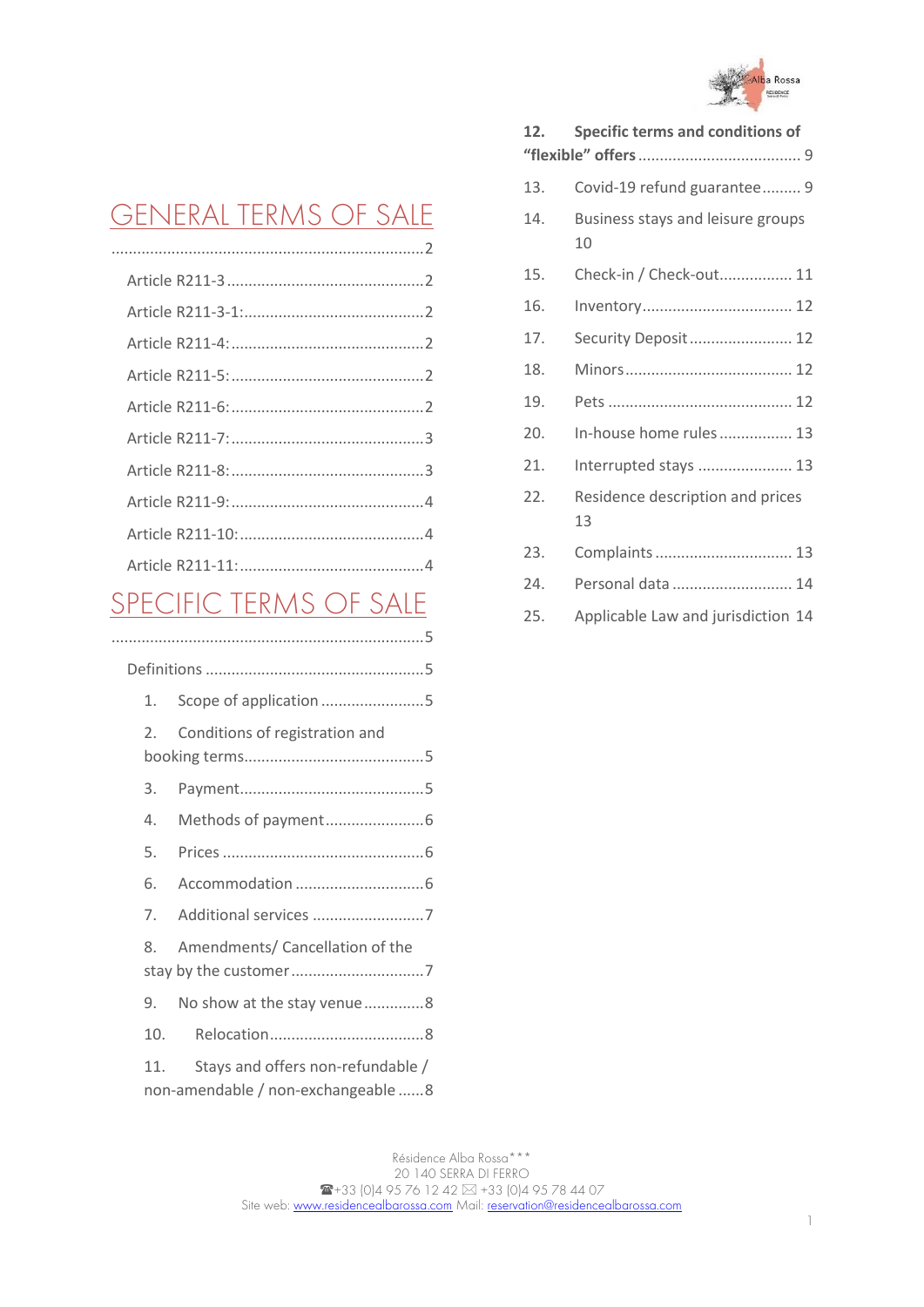

## <span id="page-1-0"></span>GENERAL TERMS OF SALE

In accordance with Article R211-12 of the French Code du tourisme, holiday brochures and contracts offered by travel agents to their customers must include the following terms and conditions in full (taken from Articles R211-3 to R211- 11 of the Code du tourisme).

<span id="page-1-1"></span>Article R211-3:

Subject to the exceptions provided for in paragraphs 3 and 4 of Article L. 211-7, any offer or sale of travel or holiday services must be accompanied by the appropriate documents in accordance with the rules set out in this section. Separate invoicing for the various elements that make up a holiday purchase does not dispense the vendor from its obligations under the regulatory provisions contained herein.

#### <span id="page-1-2"></span>Article R211-3-1:

The exchange of pre-contractual information and the communication of contractual conditions must be done in writing. This can be done electronically in respect of the conditions outlining the validity and exercise of this procedure, as contained in Articles 1369-1 to 1369-11 of the French Code civil. The name or company name and the address of the vendor, as well as its commercial registry number, are to be indicated, as provided for in section a) of Article L. 141-3. Alternatively, where applicable, the name, address and registry details of the grouping or union are to be indicated, as laid out in Article R. 211-2.

## <span id="page-1-3"></span>Article R211-4:

Prior to the signing of the contract, the vendor must provide the purchaser with information about the prices, dates and other elements that make up the service provided during the journey or stay. These include:

1<sup>º</sup> The destination and the means, nature and categories of transport used;

2º The type of accommodation, its location, its level of comfort and main characteristics, its accreditation and tourist ratings in accordance with the regulations or practices in the host country;

3º The catering services provided;

4º A description of the itinerary where the journey involves several stages;

5º The administrative and health procedures to be carried out by nationals of another European Union member State or a State that is party to the

European Economic Area Agreement, especially in relation to border crossings, and the time required for such procedures;

6º The tours, excursions and other services either included in the package or available for an additional charge; 7º The minimum or maximum group size required to make the journey or stay possible, and where a minimum number of participants is required, the date by which the purchaser must be informed of any cancellation; this date cannot be set at less than twenty-one days prior to the departure;

8º The amount or percentage of the price to be paid as a deposit upon the signing of the contract, as well as the timetable for the payment of the remainder;

9º The methods for revising prices as laid out in the contract, in accordance with Article R. 211-8;

10<sup>°</sup> The conditions for contractual cancellations:

11º The conditions for cancellations as defined in Articles R. 211-9, R. 211- 10 and R. 211-11;

12º Information concerning an optional insurance policy to cover the consequences of certain types of cancellation or an assistance policy to cover certain specific risks, in particular repatriation costs in the event of an accident or illness;

#### <span id="page-1-4"></span>Article R211-5:

The vendor is bound by any information it gives to the purchaser prior to the purchase, except where this information expressly stipulates the vendor's right to modify certain elements therein. In such cases, the vendor must clearly indicate the way in which such modifications can be made and the elements which they can affect.

In any event, modifications made to information initially provided must be communicated to the purchaser in writing prior to the signing of the contract.

#### <span id="page-1-5"></span>Article R211-6:

The contract between the vendor and the purchaser must be in writing, produced in duplicate (with one copy going to the purchaser) and signed by both parties. Where a contract is concluded electronically, Articles 1369-1 to 1369-11 of the Code Civil apply. The contract must include the following clauses:

1<sup>º</sup> The name and address of the vendor, its guarantor and its insurer, as well as the name and address of the tour organiser;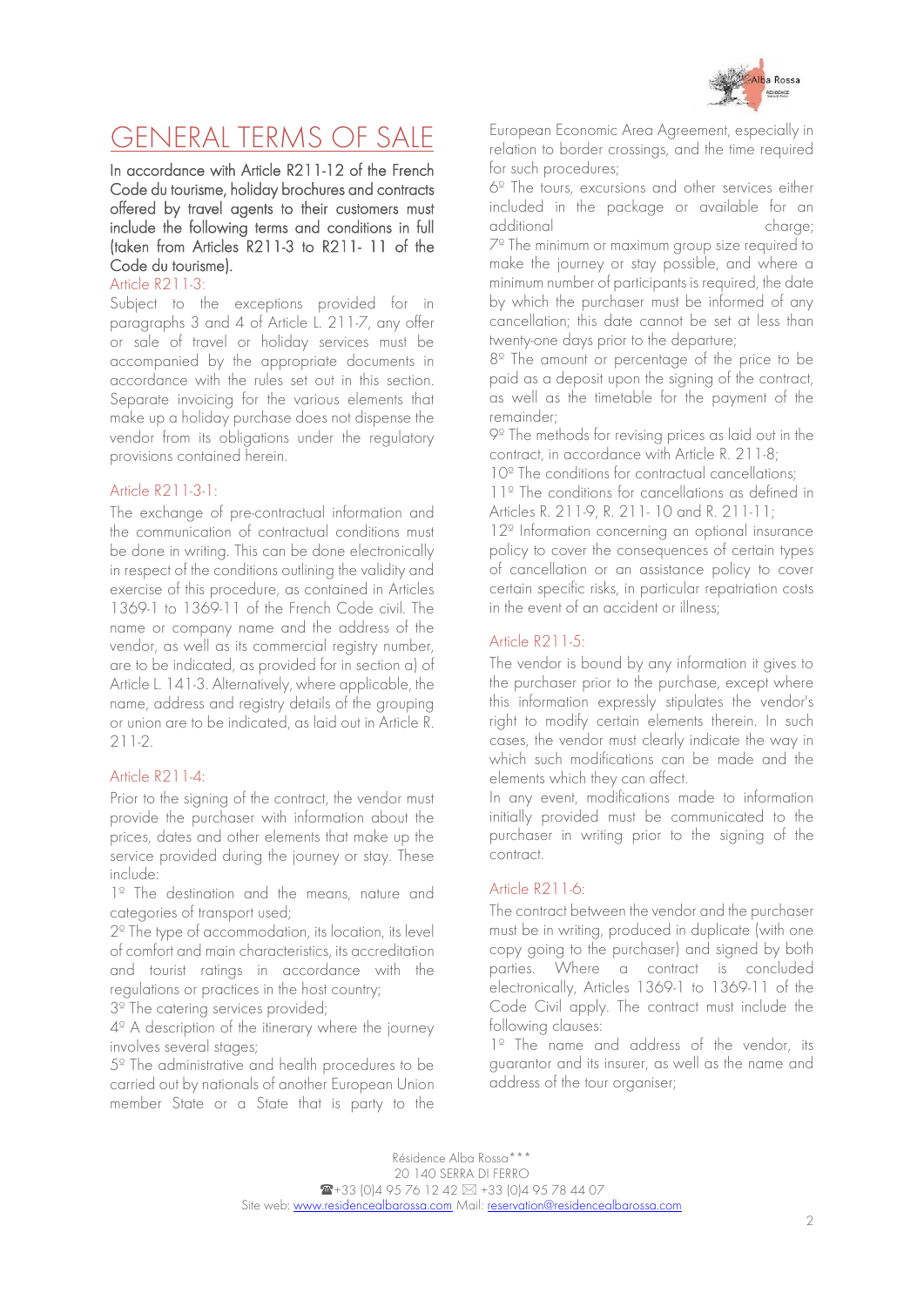

2º The travel destination(s) and, where the stay consists in stages, the different periods and corresponding dates;

3º The means, nature and categories of transport used, as well as the dates, times and locations of the outward and return journeys;

4º The type of accommodation, its location, level of comfort, main characteristics and tourist ratings in accordance with the regulations or practices in the host country;

5º The catering services provided;

6º The itinerary, where the journey involves several stages;

7º The tours, excursions and other services included in the overall price of the journey or stay;

8º The overall price of the services invoiced, as well as an indication of any revision of this price under the terms of Article R. 211-8;

9º An indication, where applicable, of any charges or taxes associated with certain services, such as a landing tax, arrival tax or boarding tax in ports and airports, or a holiday tax where it is not included in the price of the service(s) provided;

10<sup>°</sup> The timetable and methods of payment; the final payment made by the purchaser cannot be less than 30% of the price paid for the journey or stay and must be made when documents are provided that ensure the journey or stay will go ahead;

1<sup>1</sup> The specific conditions requested by the purchaser and accepted by the vendor;

12<sup>°</sup> The procedures by which the purchaser can make a claim against the vendor for failure to execute or for inadequate execution of the contract; such claims must be made as quickly as possible, by registered letter with notification of receipt sent to the vendor, and where applicable indicated in writing to the tour organizer and relevant service provider;

13<sup>º</sup> The date by which the consumer must be informed by the vendor of the cancellation of the journey or stay where these can only take place with a minimum number of participants, in accordance with the provisions contained in paragraph 7 of Article R. 211-4;

14<sup>°</sup> The conditions for contractual cancellations;

15º The conditions for cancellations as provided for in Articles R. 211-9, R. 211-10 and R. 211-11;

16º Details of the risks covered and the amount of the guarantees provided under the terms of the insurance policy in relation to the consequences of the vendor's civil and professional liability;

17<sup>°</sup> Details of the insurance policy taken out by the purchaser to cover the consequences of certain cancellation types (policy number & name of insurer), as well as the details of the assistance policy covering certain specific risks, in particular repatriation costs in the event of an accident or illness; in such cases, the vendor must provide the purchaser with a document outlining at least the risks that are covered and those not included;

18<sup>°</sup> The date by which the vendor must be informed of the purchaser's decision to transfer the contract;

19º A commitment by the vendor to provide the purchaser, in writing, with the following information at least ten days ahead of the agreed departure date:

The name, address and telephone number of the vendor's local representative or, failing that, the names, addresses and telephone numbers of local organizations capable of assisting the purchaser in the event of difficulties arising or, failing that, a telephone number where the vendor can be reached in case of emergency;

20° A clause providing for termination of the contract and reimbursement of all monies paid by the purchaser where there is failure to respect the mandatory provision of information stipulated in paragraph 13 of Article R. 211-4.

21° A commitment to provide the purchaser with the departure and arrival times, with adequate notice ahead of the journey or stay.

## <span id="page-2-0"></span>Article R211-7:

As long as the contract has yet to come into effect, the purchaser can transfer it to an assignee, who must meet the same conditions in respect of the journey or stay. Except where expressly stipulated, the assignor is required to inform the vendor of its decision by registered letter with notification of receipt no later than seven days before the beginning of the journey, fifteen days in the case of holiday cruises. Prior authorization from the vendor is in no way required for such transfers.

#### <span id="page-2-1"></span>Article R211-8:

 Where the contract includes the express possibility to revise the price, in respect of the provisions contained in Article L. 211-12, it must stipulate the precise methods for calculating any price variation, whether in terms of an increase or decrease, and in particular the amount of associated transport charges and taxes, the currency or currencies that may have an impact on the price of the journey or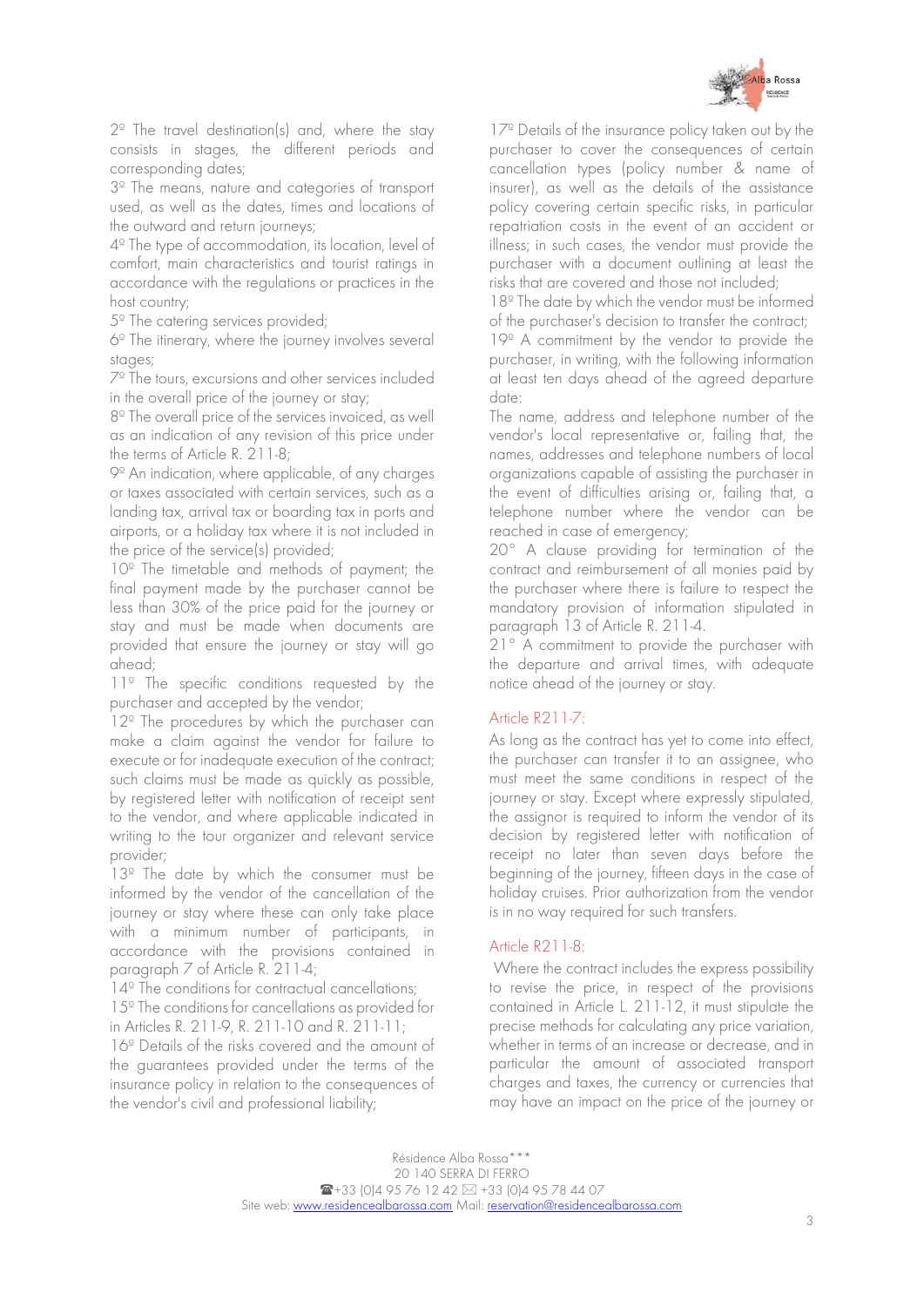

stay, the portion of the price to which the variation applies, and the currency rate(s) being used to establishing the price that appears in the contract.

#### <span id="page-3-0"></span>Article R211-9:

Where, prior to the departure of the purchaser, the vendor is forced to modify one of the core elements of the contract, such as a significant price increase, and disregards the obligation to inform the purchaser as stipulated in paragraph 13 of Article R. 211-4, the purchaser, without affecting its right to seek damages, and having been informed of the modification by the vendor using any means whereby receipt of this information can be verified, can take the following action:

- either terminate the contract and receive an immediate and complete reimbursement of all monies paid;

- or accept the modification or substitute package proposed by the vendor; in this case an additional clause stipulating the changes must be signed by both parties; a price decrease is to be deducted from any monies still owed by the purchaser or, if the payment already made by the purchaser exceeds the price of the modified service, the excess amount is to be returned to the purchaser prior to departure.

#### <span id="page-3-1"></span>Article R211-10:

In the circumstances provided for in Article L. 211- 14, where prior to the purchaser's departure the vendor cancels the journey or stay, the latter must inform the purchaser using any means whereby receipt of this information can be verified; the purchaser, without affecting its right to seek damages, then secures an immediate and complete reimbursement of all monies paid; and in this case the purchaser also receives compensation that is at least equal to the penalty that would have been due if the cancellation had been made by the purchaser on the same date. The provisions of this article in no way prevent the parties from reaching an amicable agreement whereby the purchaser accepts the substitute journey or stay proposed by the vendor.

#### <span id="page-3-2"></span>Article R211-11:

Where, following the purchaser's departure, the vendor is unable to provide a significant proportion of the services outlined in the contract, and where this represents a non-negligible percentage of the price paid by the purchaser, the vendor must immediately take the following steps, without affecting the right of either party to claim damages: - either offer replacement services in lieu of the agreed services, covering any additional costs involved, and, where the services accepted by the purchaser are of an inferior quality, reimburse the price difference upon the purchaser's return;

- or, where the vendor cannot offer any replacement services or where they are refused by the purchaser for valid reasons, provide the purchaser, at no extra cost, with the means to return to the departure location or any other location accepted by both parties in conditions deemed to be equivalent to those of the originally planned journey. The provisions of this article are applicable where there is a failure to respect the obligation stipulated in paragraph 13 of Article R.211-4.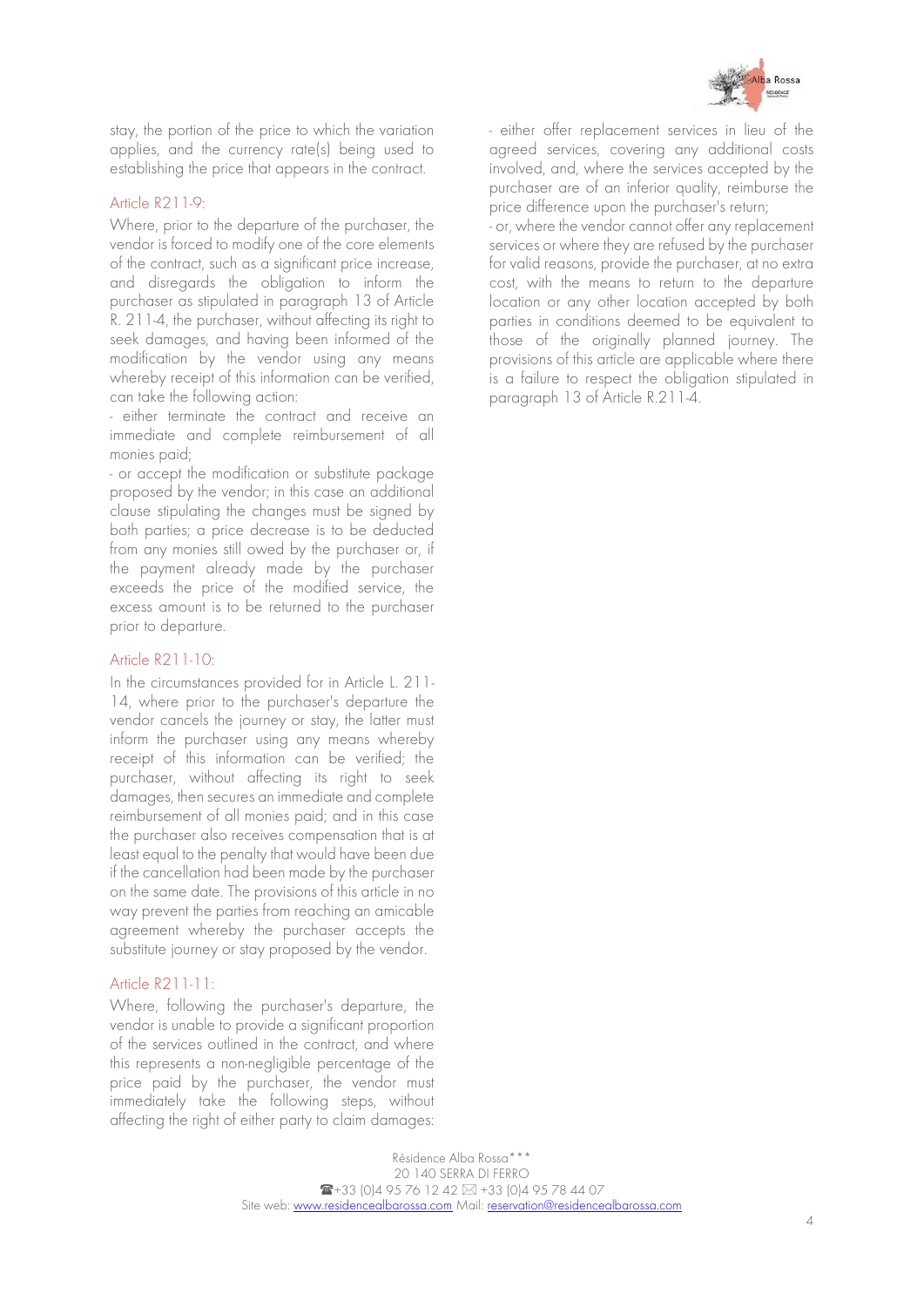

## <span id="page-4-0"></span>SPECIFIC TERMS OF SALE

Last updated : Apr. 19, 22

## <span id="page-4-1"></span>Definitions

The terms used in this document are defined as follows:

- « Customer » means individual acting on personal or professional interests but without relation to hotel activity.
- The "RÉSIDENCE ALBA ROSSA" correspond to the trading name of the firm SERAL, which is the legal name.
- "Deposit" means the amount which must be delivered on registration to guarantee your reservation.
- "Security deposit" means the amount which must be delivered on arrival, corresponding to the amount withheld for any damage caused, robberies or others material harm of the accommodation unit.
- "Additional services" means leisure activities or payable on site or free of charge (car park, baby rental…).

## 1. Scope of application

<span id="page-4-2"></span>Unless specific overriding terms and conditions are expressly agreed between the Service Provider "RESIDENCE ALBA ROSSA" and the Customer, these specific terms and conditions of sale apply to hotel reservation and additional services.

Unless expressly stated otherwise, these terms and conditions define the rights and obligations of the parties which are communicated to the customer at the time of booking and available on the website [www.residencealbarossa.com](http://www.residencealbarossa.com/)

The customer is deemed to have consented to, understood and agreed with anything contained in those terms and conditions before proceeding the reservation.

## <span id="page-4-3"></span>2. Conditions of registration and booking terms

Every registration must be accompanied by a payment corresponding to 30% of the total cost of your stay.

Your booking will only become effective after this deposit has been recorded.

Your commitment therefore becomes final on payment of this deposit.

Your credit card is required to guarantee your reservation.

Upon receipt of your deposit, the reservation will be definitive and you will receive a written confirmation of RESIDENCE ALBA ROSSA. The reservation means that you accept the general sale conditions and that you can be held as responsible for individuals who are travelling with you.

If you indicate on the reservation form a wish (choice of the number of an apartment, exposition, floor, view, etc…) the RESIDENCE ALBA ROSSA will try to satisfy your expectations as far as possible, subject to availability. The RESIDENCE ALBA ROSSA does not insure such a requirement in any way.

#### Absence of the right of withdrawal

In accordance with article L121-20-4 of the Consumer Code, the right of withdrawal is not applicable to service providers in the fields of accommodation, transport, food and drink, or leisure activities due to be provided at a specific date or period.

## <span id="page-4-4"></span>3. Payment

To guarantee your reservation, you should provide your bank details, using a retail card according to our bank card payment methods mentioned hereafter -indicating directly in the area provided for this purpose (secure entry by SSL encryption) on website- the card number without spaces, its expiration date and the card security code. This guarantee is asked as a prepayment or as a guarantee of the reservation or as a full payment in case of preferential rates.

The full price of your booking plus additional services is payable at the latest on arrival.

Any reservation or payment that is irregular, ineffective, incomplete or fraudulent for any reason attributable to the customer will lead to cancellation of the order at the customer's expense, without prejudice to any civil or criminal action that may be brought against the customer.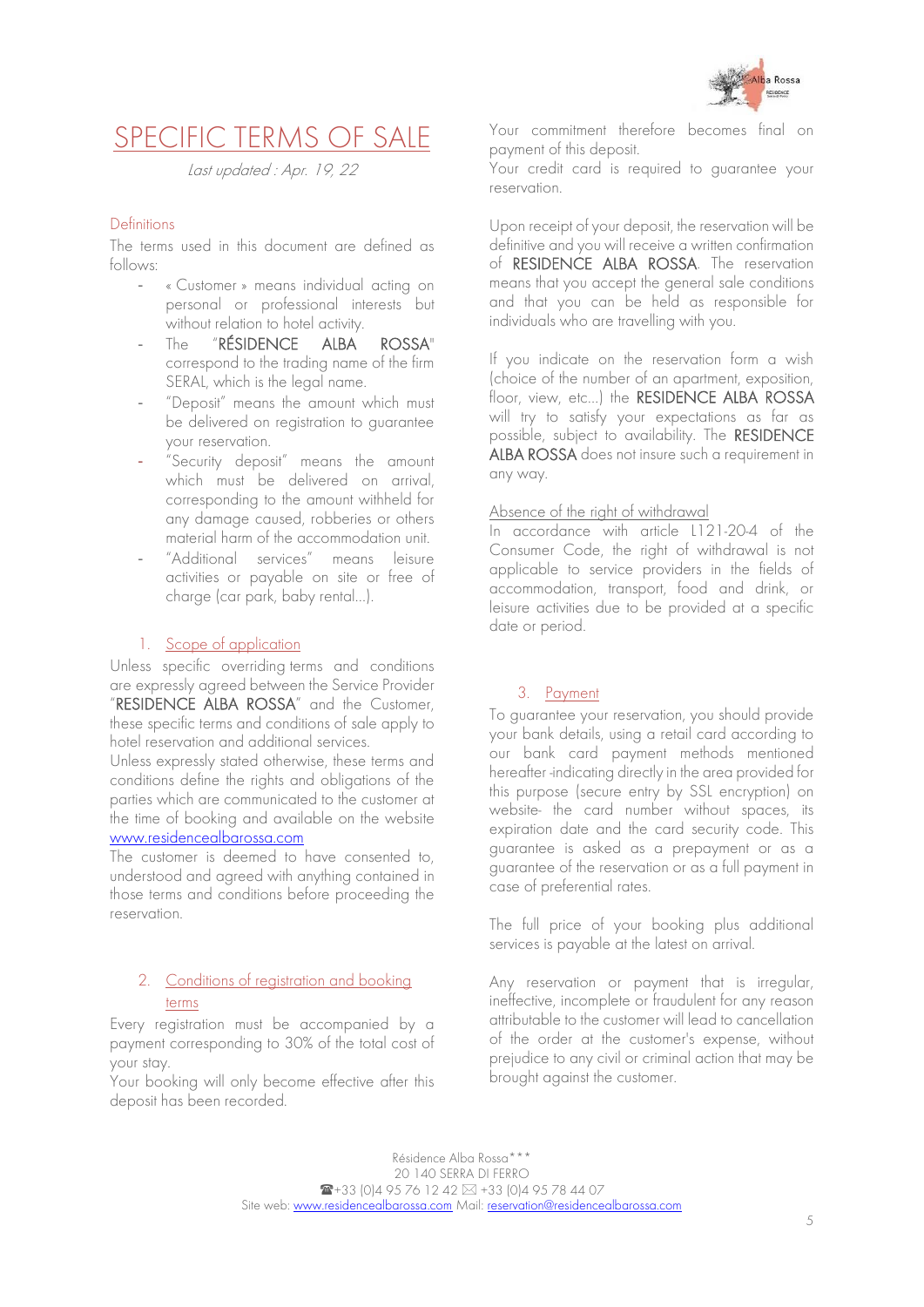

## 4. Methods of payment

<span id="page-5-0"></span>At the time of booking, you will be asked to pay 30 % of the cost of your stay by any method of payment:

- Cash  $(*)$
- Bank retail card (\*\*)
- Check and voucher (\*\*\*)
- Bank transfer (\*\*\*\*)

Foreign nationals will be asked to proceed the payment by bank retail card, bank transfer or cash  $(\star)$ .

Payments are to be submitted to the following address: RESIDENCE ALBA ROSSA, 20 140 SERRA DI FERRO (FRANCE).

(\*)Cash: payment on site, at the reception desk only, excluding deposit at the time of booking.

(\*\*)Bank retail card: Visa, Eurocard/Mastercard, American Express

(\*\*\*)Check and voucher: Holiday vouchers (ANCV), Bank check payable to RESIDENCE ALBA ROSSA or SERAL

(\*\*\*\*)Bank transfer details: IBAN code FR76 1027 8079 0600 0204 8304 001 / BIC code CMCIFR2A. Account holder : SARL SERAL, chez RESIDENCE LES CALANQUES, Route des Sanguinaires 2000 AJACCIO.

#### 5. Prices

<span id="page-5-1"></span>Prices are indicated in euros, per apartment, included the VAT at the current rate and are established according to economic data in place when the prices were set.

A change in the applicable taxes can lead us to alter the prices. Updating of prices will be shown on website.

Any further modification in the current rate of VAT or the creation of any new taxes on the services presented in this brochure, occurring between the moment when the prices are fixed and the moment of billing, will automatically alter the final price, so that the amount of the services before taxes remains unchanged.

The accommodation prices are indicated per accommodation and per night basis and depending on the length of stay.

Prices include the provision of overnight accommodation all taxes, charges (water, electricity, heating), services such as bed-andbathroom linen (depending on the length of stay),

the end-of-stay cleaning and a first aid kit. Prices exclude tourist local tax.

In case of an incorrect price display, clearly erroneous, RESIDENCE ALBA ROSSA may have the right to cancel the booking, whatever the reason may be (technical problem, mistake due to human intervention…).

## 6. Accommodation

<span id="page-5-2"></span>We would remind you that the accommodation provided has a specific number of occupants mentioned in the booking and cannot be occupied by a larger number of people.

RESIDENCE ALBA ROSSA cannot be held responsible for damages caused by a higher number of people.

We would like to remind you that children are also considered as individual occupants, except children under 2.99 years old.

Our accommodations are provided for a specific number of occupants as following:

- One-bedroom Apartment with or without Garden View: 4 occupants (maximum guest without  $\text{baby}$ ) + 1 guest  $(*)$
- One-bedroom Apartment with Sea View: 4 occupants (maximum guest without baby) + 1 guest (\*)
- One-bedroom Villa with Garden View: 4 occupants (maximum guest without baby) + 1 guest (\*)
- One-bedroom Villa with Sea View: 4 occupants (maximum guest without baby) + 1 guest (\*)
- Two-bedroom Apartment with Sea View: 6 occupants (maximum guest without baby) + 1 guest (\*)
- Superior One-bedroom Apartment with Mezzanine: 6 occupants (maximum guest without baby) + 1 guest (\*)
- Two-bedroom Villa: 8 occupants (maximum guest without baby) + 1 guest  $(*)$
- Superior Two-bedroom Apartment with Mezzanine and Sea View: 10 occupants (maximum guest without baby) + 1 guest  $(*)$

The Customer is strictly expected to occupy its dedicated accommodation unit and only this one,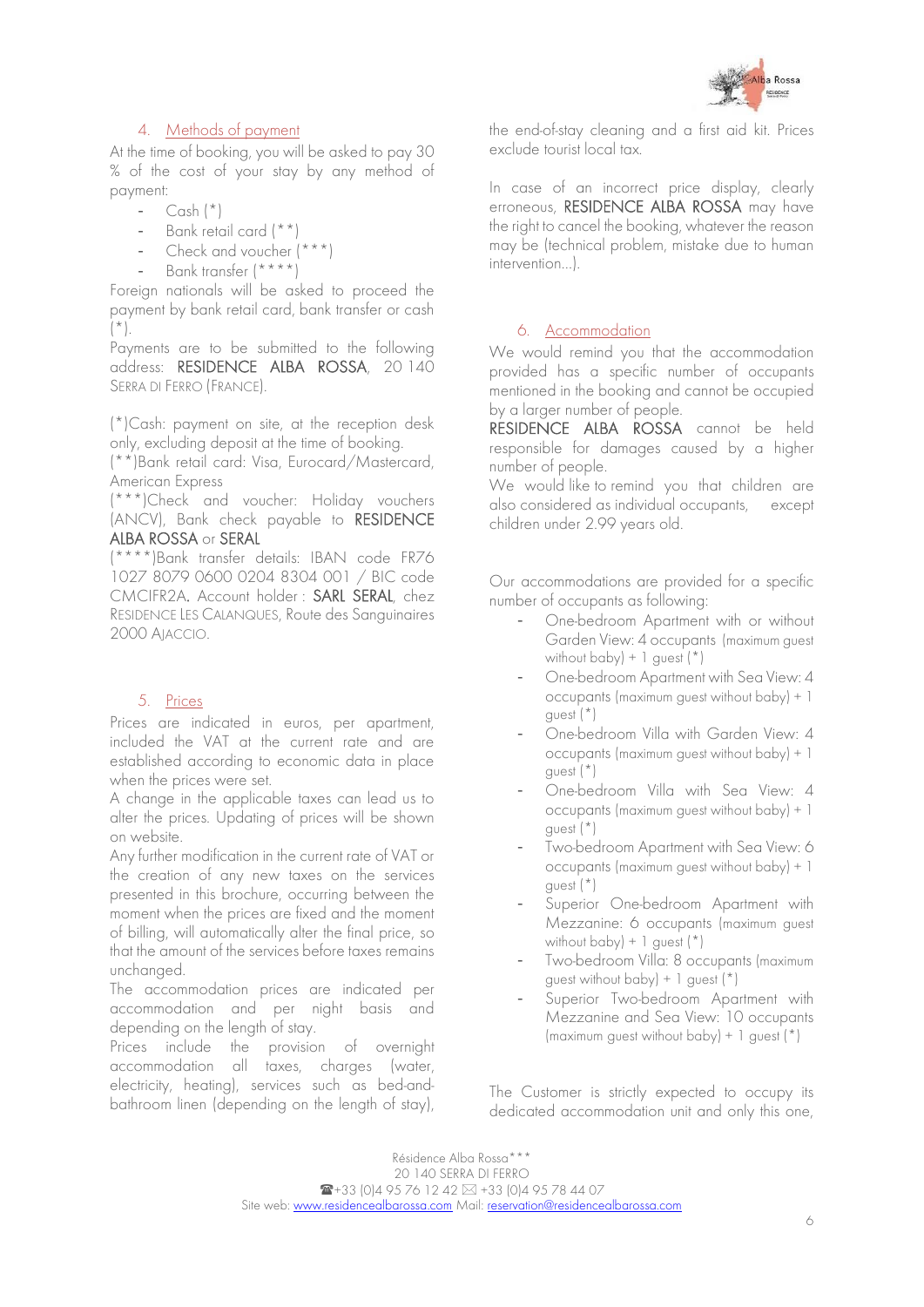

according to the information communicated in the booking confirmation process. Should the Customer take the decision to occupy another accommodation unit than those which has been allocated in the confirmation booking and during the allocation of the keys, the RESIDENCE ALBA ROSSA reserves the right to invoice the harm caused, corresponding to an occupied accommodation unit from another customer in the same period of time or to the price difference between the room booked and the one really occupied.

Failure to comply with those requirements will result consequently in additional costs. RESIDENCE ALBA ROSSA reserves the right to retain compensation payable backed by invoices, for the harm inflicted (price difference at the same period between the booked-accommodation and the upper one/higher class…).

(\*) Request for an extra cot / bed is subject to availability and accommodation typ.

#### 7. Additional services

<span id="page-6-0"></span>Our accommodation rates do not include, or partially include, additional services mentioned in our brochure, in our website, or on site.

Some of them are free of charge others imply an extra cost.

We advise you to contact the reception desk for further information.

RESIDENCE ALBA ROSSA strongly advises you to reserve any additional service in advance.

RESIDENCE ALBA ROSSA offers you free wireless access on site in all rooms and apartments.

Free Wi-Fi access is only intended to be available for the accessing of emails and low volume use of the internet. We do not warrant that the Service will be uninterrupted, timely, secure or error-free at all times or will meet your requirements. We do not guarantee the speed at which information may be transmitted or received via the Service even if we will endeavor to make it available 24 hours a day and ta guarantee the speed.

### <span id="page-6-1"></span>8. Amendments/ Cancellation of the stay by the customer

Any request to reduce the length of your stay will be deemed by RESIDENCE ALBA ROSSA to be a partial cancellation and will be subject to the cancellation terms referred to the conditions hereafter.

The RESIDENCE ALBA ROSSA will endeavor to accept your requests to change the type of apartment as far as possible and subject to availability. We remind you that the RESIDENCE ALBA ROSSA is not obliged to act on it.

If the value of your booking (excluding optional services) after the amendment is lower than the value of the booking before the amendment, RESIDENCE ALBA ROSSA reserves the right to retain the all amount of the initial booking referred to the following conditions of cancellations.

Should the Customer would like to extend the stay, the RESIDENCE ALBA ROSSA requires from the Customer to create a new reservation, subject to availability, prices and offers for the selected period.

In the event of cancellation you must notify us either by post (registered letter) to the following address: RÉSIDENCE ALBA ROSSA, 20 140 SERRA DI FERRO, or by fax +33 (0)4 95 78 44 07 for the attention of «service annulations», or by e-mail to the following address: reservation@residencealbarossa.com

Any cancellation or amendment of the reservation lead to allowance, defined hereafter. These allowances are retained, if there is a cancellation or if the amendment of the initial reservation cannot be satisfied.

The date of cancellation is determined by the date of receipt of notification.

You will receive a written confirmation of RESIDENCE ALBA ROSSA which serves as formal reply.

Extensions will require a new reservation for the additional date(s), subject to availability and prevailing rates.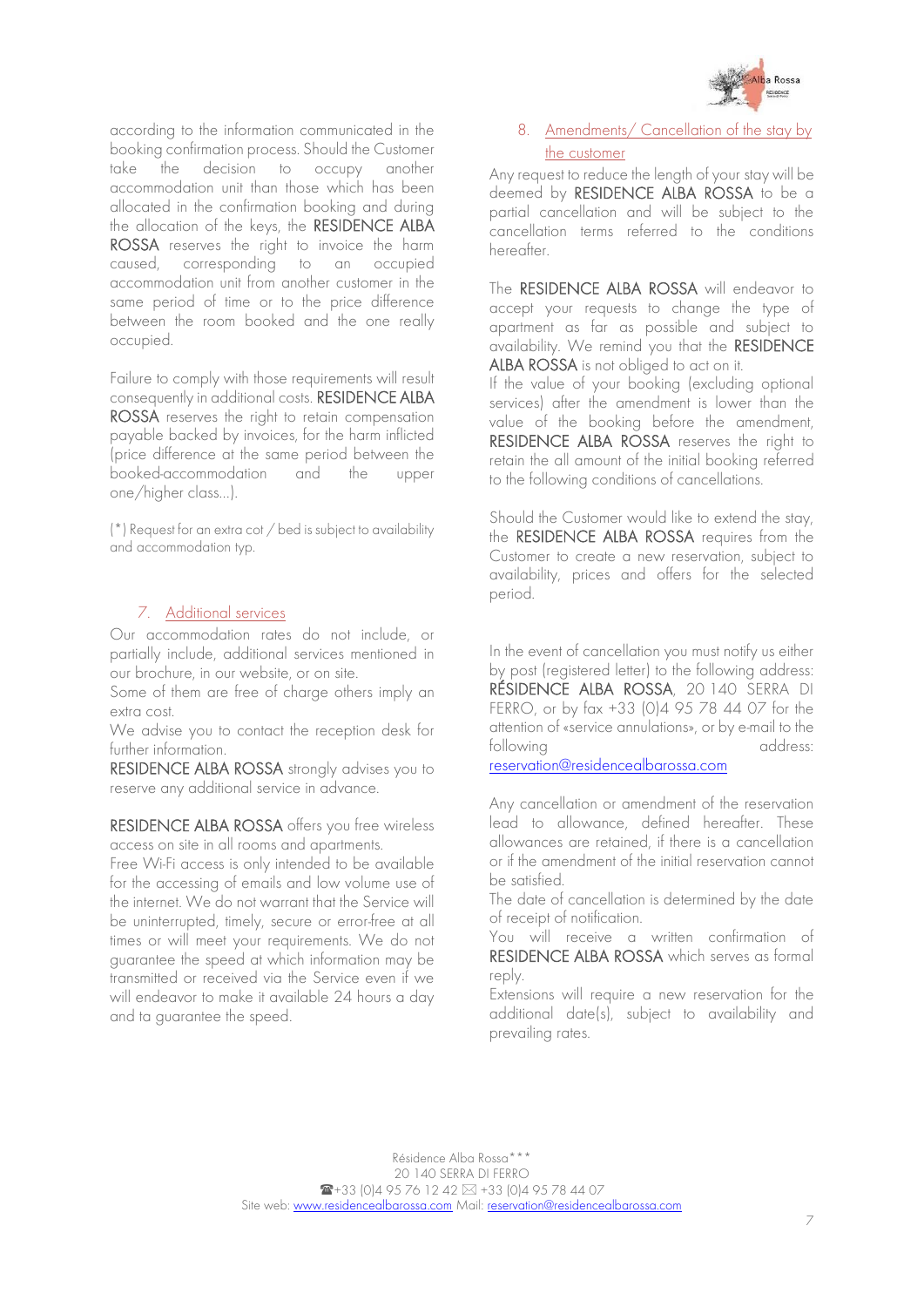

For stays more than 7 nights,

- $\rightarrow$  Free of charge if cancelled 30 days prior to arrival,
- $\rightarrow$  From the 29th day prior to arrival, 30 % of the total cost of the stay will be charged.
- $\rightarrow$  In the event of a no-show, 100% of the total cost of the stay will be charged.

For stays less than 7 nights,

- $\rightarrow$  Free of charge if cancelled 15 days prior to arrival,
- $\rightarrow$  From 14 days prior to arrival, 30% of the total cost of the stay will be charged.
- $\rightarrow$  In the event of a no-show, 100% of the total cost of the stay will be charged.

In case of cancellation after multiple bookings, RESIDENCE ALBA ROSSA will apply these cancellation conditions to every cancelled stays.

#### 9. No show at the stay venue

<span id="page-7-0"></span>If you do not show up at your stay venue, we will retain 100% of the total cost of the stay, all accommodations and services included, except in case of force majeure.

In cases of force majeure or under unforeseeable circumstances, no charges will be applied as defined in the article 1148 of the French Law Courts.

## 10. Relocation

<span id="page-7-1"></span>If the chosen hotel is not available, or in the event of force majeure, the hotel has the option of relocating the customer (for all or part of their stay) to a different hotel of an equivalent -standard for the same type of services. The extra charges incurred by this relocation are borne by the RESIDENCE ALBA ROSSA.

## <span id="page-7-2"></span>11. Stays and offers non-refundable / nonamendable / non-exchangeable

## 11.1 Preferential rates (lower rates for longer stays, Early bookings rates,…)

Some of our prices are named « preferential rates ». This name concern all special rates or offers such as early booking rates, last minute rates, extended stay rates or loyalty programs.

The term "preferential" refers to the character of non-exchangeable, non-refundable, nonamendable and non-modifiable items. This rate is not combinable with any other offers and promotions.

The following conditions replace the specific conditions detailed before laid down in article 8.

## 11.2 Subscription and booking terms

Full pre-payment is required at the time of booking. According to the preferential rates agreed upon the RESIDENCE ALBA ROSSA, the subscription of the booking is therefore final and irrevocable. You have no right of withdrawal.

## 11.3 Prices/rates

Under no circumstances, special offers and discounts can have a retro-active effect. The discounts and offers mentioned in the brochure, on site or on website are only applicable on one unique booking; any other services are excluded. These offers are subject to specific terms and conditions communicated with the actual offer and can be withdrawn at any time.

#### 11.4 Alteration or cancellation

A change or cancellation request will not be accepted; no refund is possible as the offer is non exchangeable, non refundable, non amendable. 100 % of the total cost of your stay will be required in case of cancellation or alteration.

#### 11.5 Extending your stay

Should the Customer would like to extend the stay, the RÉSIDENCE ALBA ROSSA requires from the Customer to create a new reservation, subject to availability, prices and offers for the selected period.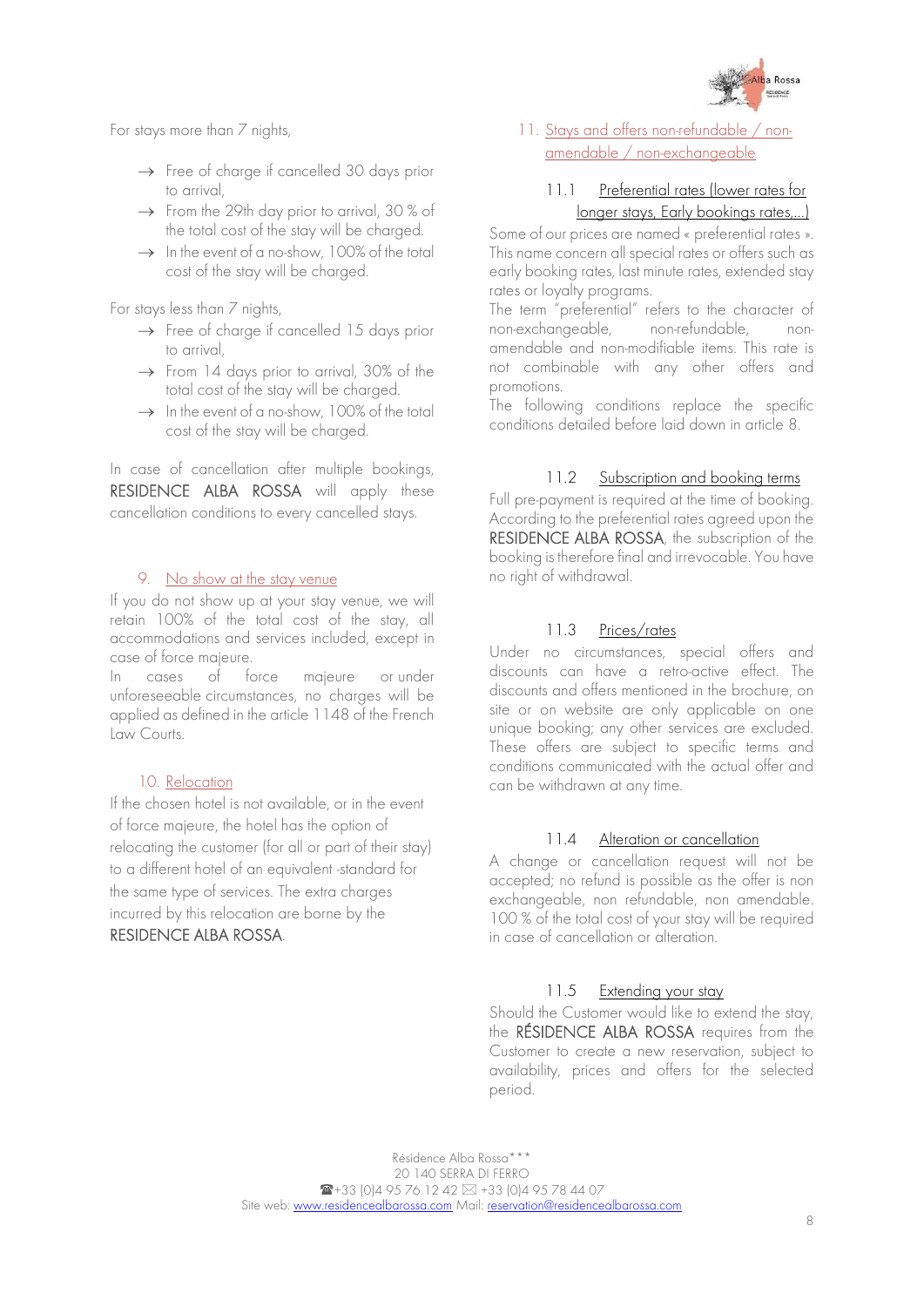

## <span id="page-8-0"></span>12. Specific terms and conditions of "flexible" offers

Some of our holiday offers are marked / mentioned as "FLEXIBLE OFFERS". For these offers, the following conditions replace the conditions for cancellation and modification detailed in article 8.

## 12.1 Amendments / cancellation policy related to "flexible" offers

Any request to reduce the length of your holiday will be deemed by RESIDENCE ALBA ROSSA to be a partial cancellation and will be subject to the cancellation terms referred to the conditions hereafter.

We will endeavor to accept your requests to change the type of apartment as far as possible and subject to availability. We remind you that the RESIDENCE ALBA ROSSA is not obliged to act on it. If the value of your booking (excluding optional services) after the amendment is lower than the value of the booking before the amendment, RESIDENCE ALBA ROSSA may be able to retain the all amount of the initial booking referred to the following conditions of cancellations.

In the event of cancellation you must notify us either by post (registered letter) to the following address: RÉSIDENCE ALBA ROSSA, 20 140 SERRA DI FERRO, or by fax +33 (0)4 95 78 44 07 for the attention of «service annulations», or by e-mail to the following address:

reservation@residencealbarossa.com

The date of cancellation is determined by the date of receipt of notification.

You will receive a written confirmation of RESIDENCE ALBA ROSSA, which serves as formal reply.

Should the Customer would like to extend the stay, the RESIDENCE ALBA ROSSA requires from the Customer to create a new reservation, subject to availability, prices and offers for the selected period.

Any cancellation or amendment of the reservation lead to allowance, defined hereafter. These allowances are retained, if there is a cancellation or if the amendment of the initial reservation cannot be satisfied.

For stays more than 7 nights,

- o Free of charge if cancelled 7 days prior to arrival,
- o If cancellation request is made less than 6 days prior to arrival, 30 % of the total cost of the stay will be charged.
- o In the event of a no-show, 100% of the total cost of the stay will be charged.

For stays of less than 6 nights,

- o Free of charge if cancelled 3 days prior to arrival,
- o If cancellation request is made less than 2 days prior to arrival, 30% of the total cost of the stay will be charged.
- o In the event of a no-show, 100% of the total cost of the stay will be charged.

In case of cancellation after multiple bookings, RESIDENCE ALBA ROSSA will apply these cancellation conditions to every cancelled stays.

### 13. Covid-19 refund guarantee

<span id="page-8-1"></span>For any request of cancellation or date change related to Coronavirus travel restrictions set by competent national authorities, affecting a participant of the stay and/or having an impact on the total stay period(\*\*), 100% of the amount paid for accommodation and services (direct bookings only) will be refund up to departure day by cash and/or by voucher (\*\*\*) if one of the following circumstances mentioned below applies:

- 1. Border closures or travel limitations set by authorities (home country or destination);
- 2. A recommendation from the government of your country against non-essential travel to the destination region;
- 3. Lockdown in your home area or holiday destination;
- 4. Property closure.

Change/cancellation request must be made at the earliest 30 days before the date of departure and must be made up to one day before arrival. Offer valid for any booking made before 30/06/2022.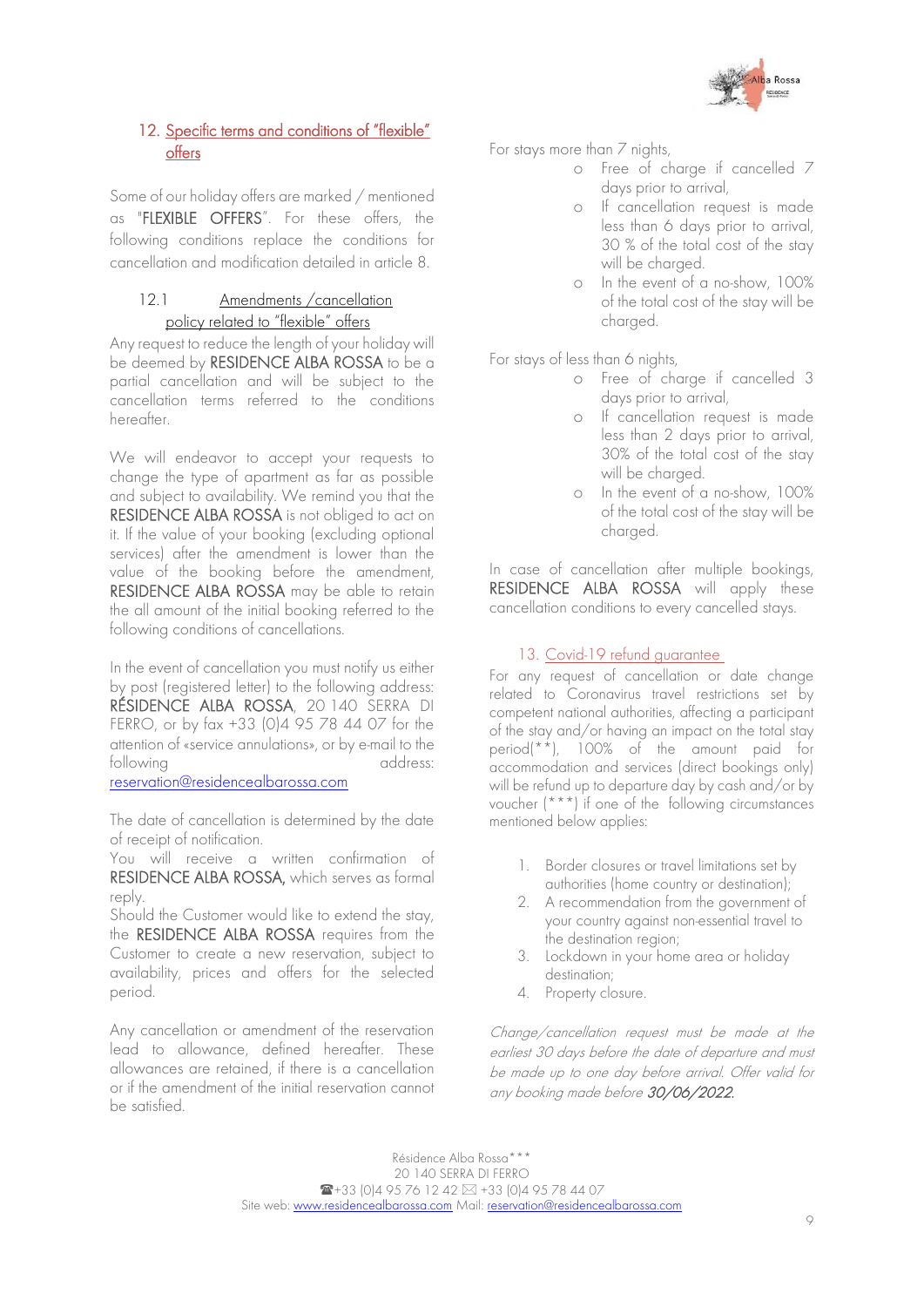

Offer valid according to availability. If these conditions occur during the stay, the unused nights will be refunded. Offer not valid for a stay paid by voucher. A stay paid by credit voucher will be refunded with a new voucher issued by the property for a future stay with the same amount.

This guarantee does not apply to other reasons such as: beaches closed, bars and restaurants closed, personal concerns, partially closed infrastructures. Circumstances known at the time of booking are excluded (measures and requirements made by public authorities already in place at the time of booking, non-exhaustive list). For any other reason of requesting change or cancellation, the terms of sale on your original booking apply.

(\*\*)Proof will be required or depending on government official measures taken between booking and arrival date.

(\*\*\*) Customer will have to pay the difference for any future stay more expensive than original one and if the amount is less, than the original one, the original value will be charged on the price of the new stay, and the balance will be carried over to a new voucher to be spent on another stay. Credit voucher is not transferrable. The voucher is personal and may not be assigned or otherwise transferred to another part.

Customer will have to pay the difference for any future stay more expensive than original one and if the amount is less, than the original one, a credit voucher will be issued.

If original booking is related to a non-refundable rate, date change may be possible without any fee or the amount that you already paid will be refunded by voucher only valid for a period of one year .

#### <span id="page-9-0"></span>14. Business stays and leisure groups

#### i. Application of the General Sales **Conditions**

The General Sales Conditions are applicable to the hotel accommodation, food and beverage services and the meetings organization, provided by the RÉSIDENCE ALBA ROSSA.

These General Sales Conditions are conveyed to the Customer, at the same time of the provided quotation, enabling the Customer to make his reservation. Every reservation implies a full and unconditional acceptance of the Customer of these

conditions, excluding flyers, commercial documents and the like.

In the event of inconsistency between the signed contract and the General Sales Conditions, the provisions of the quotation are applicable.

In the event of specified contractual arrangements different from the General Sales Conditions, these conditions will be applicable.

#### ii. Reservation

## a. Formation of the contract

The contract of the provisions of services (meetings organization, accommodation, food and beverage services) shall take effect on the Customer's acceptance in writing. The contract must be duly date and signed with the mention "Agreed and Signed", by the Customer and accompanied by a copy of the General Sales Conditions duly initialed.

#### b. The guarantee of the reservation

The contract, duly date and signed, shall be accompanied by a pre-payment, as defined in the article 1.2.vii. Failure to pre-pay the reservation, the RÉSIDENCE ALBA ROSSA does not guarantee the booking and the room availability. However, the Customer remains bound to the General Sales Conditions regarding the payment and cancellation terms, as defined in the articles 12.vii and 12.v.

#### iii. Reservation process

The Customer shall send by writing (fax or mail) to the RÉSIDENCE ALBA ROSSA the rooming list (list of the participants and the room allocation), not later than one month before the arrival date. This rooming list does not serve for the billing basis. The amendment of the room units is considered as a cancellation, giving rise to the application of the article 12.v.

The residence units, which have been booked, shall be made available for the Customer from 4pm on the arrival date.

The residence units must be released not later than 10.00am on the departure day. After this deadline passed, an extra cost might be required on the basis of the current public rate.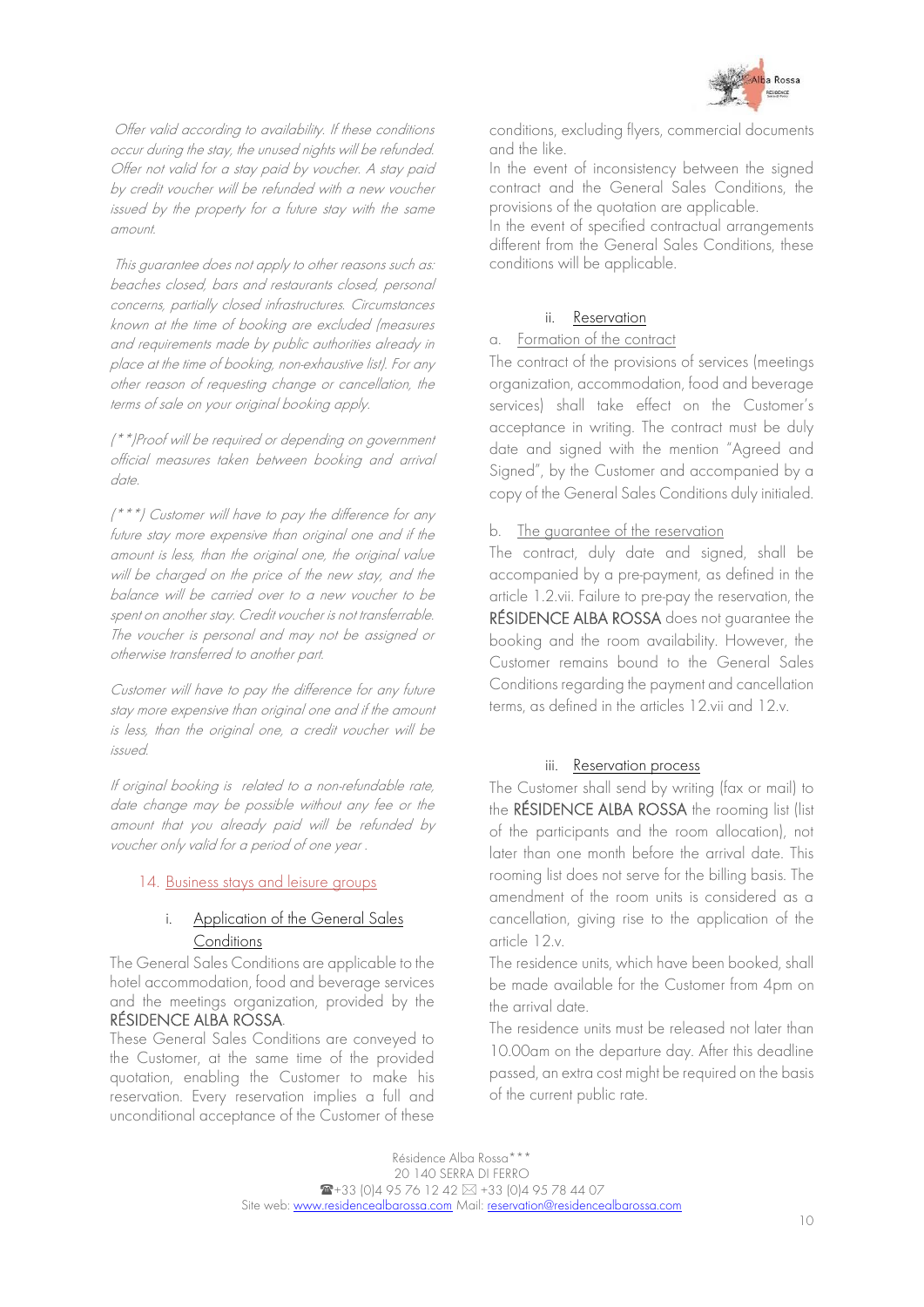

## iv. Modification of the services

Any amendment request regarding the signed contract shall be addressed to the RÉSIDENCE ALBA ROSSA. Any amendment request will be confirmed by email by the residence. This confirmation email acts as a confirmation of the amendment request.

#### v. Cancellation terms

The billing, made on basis of the services booked, the Customer is to be asked to pay greater attention to these following cancellation terms:

The cancellations, to all or part of the initial booking, shall be addressed to the residence. The change of date, the modification of the number of attendees or the length of stay is considered as a cancellation and will result to the application of the cancellation conditions, as defined hereafter, unless previously agreed in writing.

- Between 90 days to 60 days: 30% of the total amount of the stay.
- Between 56 days to 45 days: 50% of the total amount of the stay.
- Between 44 days to 30 days: 75% of the total amount of the stay.
- From 29 days to the no-show: 100% retained of the total amount of the stay.

## vi. Prices

Prices are expressed in euros, according to a minimum of attendees.

Prices are valid for a period of time and during the given booking option time.

Once prices are confirmed, they are firm during 15 days from the quotation date sent to the Customer.

After this deadline passed, prices are subject to change and a new contract will be made by the residence. Prices can be modified in cases of legislative or regulatory change, resulting in a VAT change, new taxes, etc.

In any event, if the price order (the number of room units, meals, and meetings rooms) fell below the initial price of the contract, the Customer could be

allocated new prices because of undervalued services.

#### vii. Payment process

The payment process is defined as follow:

- On the confirmation day:  $1<sup>st</sup>$  payment of 30% of the total amount of the stay,
- 45 days before the arrival date: 2<sup>nd</sup> payment of 20% of the total amount of the stay,
- The balance being payable not later than 1 month before arrival date.

The amount of these payments will be deducted from the final invoice (balance) subject to the possible application of cancellation fees. Unless otherwise specified in the contract itself, the invoices of the balance shall be payable upon receipt of the invoice. In the event of disagreement of all or part of the invoice, the Customer is to be asked to pay without delay the uncontested part and to indicate in writing to the residence the reason of the contestation.

The payment of the extra (bar, phone…) and others services will be supported by the participants themselves before their departure. If several participants fail to pay the extra (not included in the contract), the invoice will be addressed to the participant who commit itself to pay at the front desk.

#### 15. Check-in / Check-out

<span id="page-10-0"></span>The room units are considered available from 4:00 pm.

The keys will be issued from 4:00 p.m. on the day of your arrival if the payment and the deposit have been made. A valid passport or identity card must be presented on arrival as well as a security deposit (cash or credit card imprint) on the same day. If not, RÉSIDENCE ALBA ROSSA may have the right to resell the related accommodation within 24 hours. The keys and room units must be returned before 10:00 am on the day of your departure. After this time, unless expressly stated otherwise,

failure to do so shall result in the customer being billed for an extra night.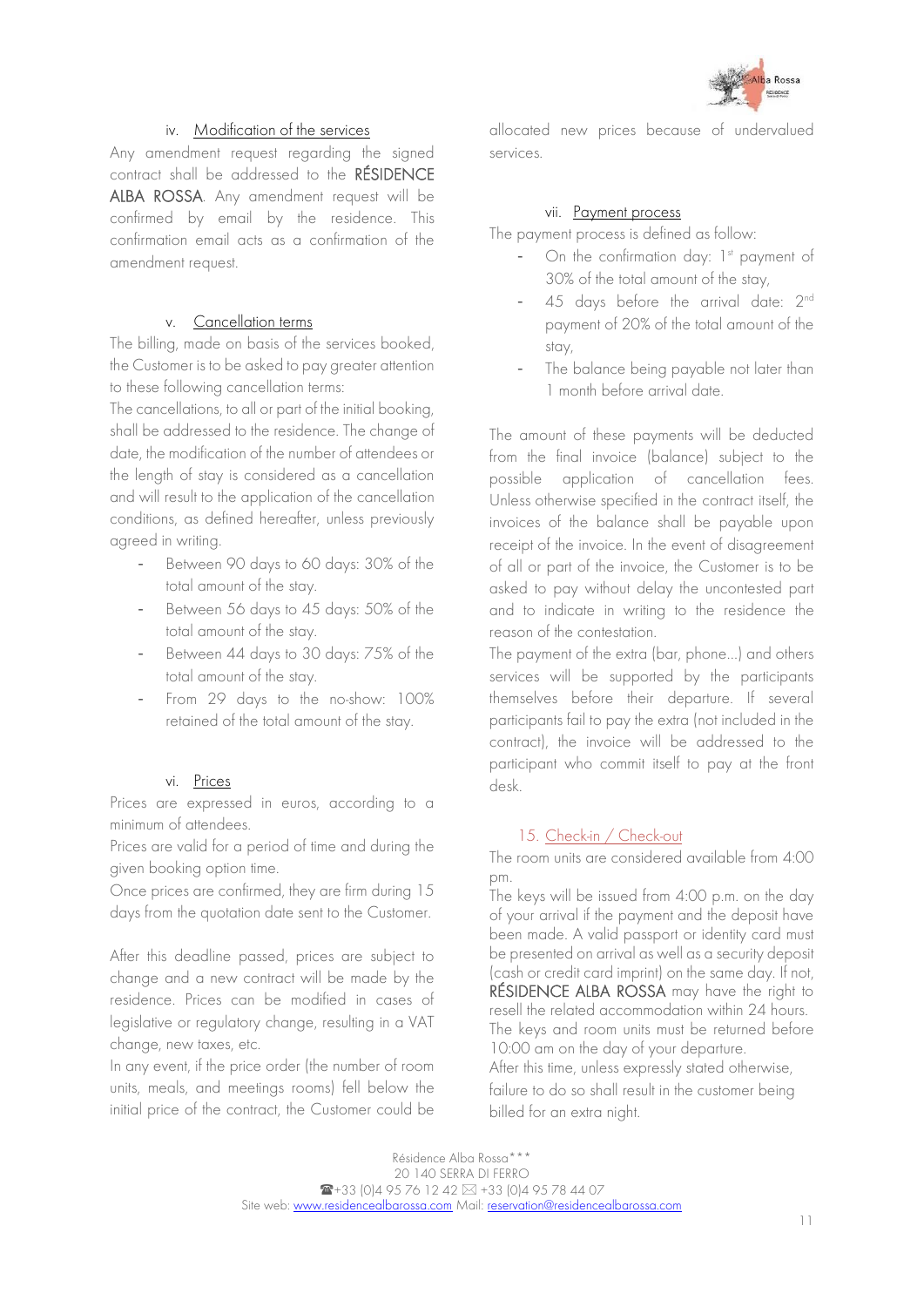

We would like to draw your attention to the fact that on high season arrival and departure are on Saturday. We advise you to contact the hotel.

If you cannot arrive at the specified time due to a major difficulty, it is essential that you inform the residence so that in certain cases you can obtain the access codes. They will then make arrangements directly with you so that you can obtain the keys to your accommodation when you arrive.

#### 16. Inventory

<span id="page-11-0"></span>Upon your arrival to the Residence, you will be given an inventory form that describes the contents and state of your accommodation.

It is important that you take several minutes to complete this form. This document will be used at the time of your departure to assess any damages and liabilities.

This inventory form must be signed and returned to the Front desk within 24 hours maximum after your arrival.

If you do not return the form to the reception, or if you fail to note deficiencies, you will be held accountable for any damages found at the end of your stay. After this deadline passed, you shall be deemed to have accepted the conformity of the equipment and no contest will be admissible.

#### 17. Security Deposit

<span id="page-11-1"></span>At the beginning of your stay, on arrival, you will be required to pay a security deposit of 300€. It will be refunded to you at the end of your stay, after you have paid for any additional services used on site, minus any compensation payable, backed by invoices, for any damage noted during the predeparture inventory carried out in your presence, for unpaid services or loss of keys. Retention of the deposit does not exclude any additional compensation if the repair costs exceed the amount of the deposit.

You will not be given the keys to accommodation if you do not pay the security deposit. The security deposit should be paid by check or bank card regarding to the payment methods mentioned before.

For any stay 7 nights or less, you should provide your bank details as a guarantee for any additional services used on site or any damage as mentioned before. Therefore, the residence will request you upon arrival the authorization to debit the credit card in case of harm, damages, losses previously mentioned.

#### 18. Minors

<span id="page-11-2"></span>We would like to draw attention to the fact RÉSIDENCE ALBA ROSSA is not adapted to operate collective or individual stays out of the parental home for minors under the age of 18 who are not accompanied by their legal representatives. RÉSIDENCE ALBA ROSSA reserves the right to refuse access to accommodations that has been reserved in ignorance of this provision, for minors aged less than 18 years. RÉSIDENCE ALBA ROSSA reserves the right to cancel the stay immediately, if it is discovered that the apartment accommodates minors aged less than 18 years who are not accompanied by their legal representatives.

#### 19. Pets

<span id="page-11-3"></span>Well behaved pets are welcome including a fee per pet depending on the length of stay. Guide and Assistance dogs are exempt from these charges. Pets are accepted subject to conditions; upon presentation of anti-rabies vaccinations certificate and a declaration of dangerous dog's breeds and with a maximum of one pet per accommodation. For hygienic reasons, pets are not permitted in catering spaces and prohibited in pool areas. They should always be on a leash in common areas and taken outside the property for nature's needs. It is forbidden to leave the pet alone in the rental. Pets are not allowed to jump on sofas, beds or any other feature.

The pet's owner will be liable and subsequent charges will be levied on or after departure should any damage be sustained to the hotel property or should there be a requirement for industrial level cleaning. Indeed in case of any damage, soiling either voluntarily or not- on walls, floors, furniture or other item, and if any accommodation bactericidal disinfection is needed, a fee of at least  $150 \text{ } \epsilon$  may be charged to the pet's owner.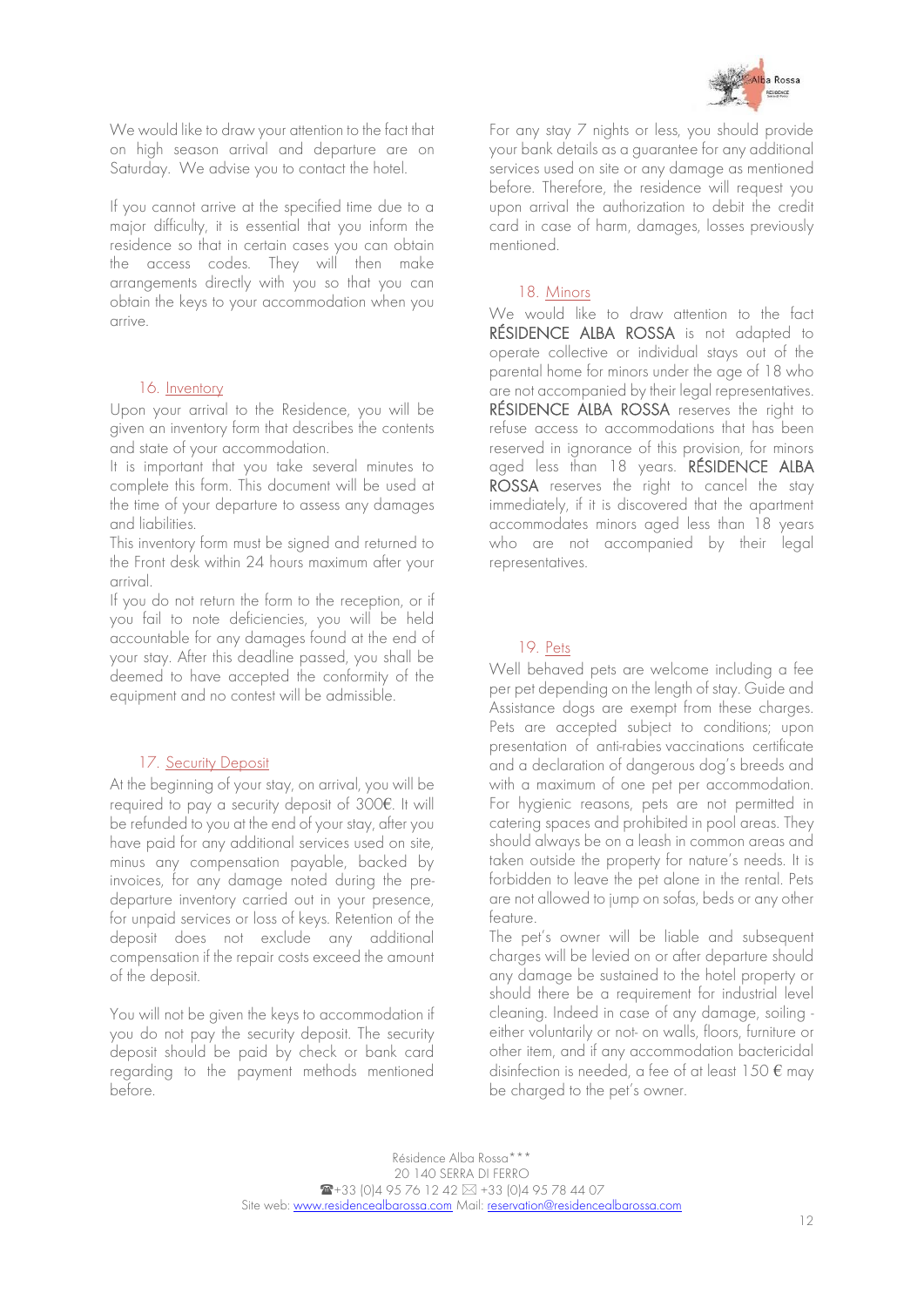

#### tenant responsible for it. The compensation will be charged on its credit card. The RESIDENCE ALBA ROSSA reminds that the property is a place to rest. Any commercial trade on spot is forbidden.

RESIDENCE ALBA ROSSA cannot be held responsible for any road works or building work undertaken by the commune or by private individuals, near the sites rented out.

#### 21. Interrupted stays

<span id="page-12-1"></span>No shortened or interrupted stay or unused service shall be refundable for any reason whatsoever.

#### 22. Residence description and prices

<span id="page-12-2"></span>The RESIDENCE ALBA ROSSA would like to draw your attention to the fact that the accommodations and services presented are for information purposes only.

Although every effort is made to ensure that the photographs, graphic images and text used to depict as best as possible the hotel, variations may occur, as a result of any change of furniture or refurbishment.

In this case, the Customer is not entitled to make any claim.

The RÉSIDENCE ALBA ROSSA shall not be held responsible for the content of tourist information (leisure activities provided close to the residence, surroundings, etc.) mentioned on site, in the brochure or on website and advise you to contact the providers to have accurate information.

Hyperlinks may link to websites other than the RÉSIDENCE ALBA ROSSA site. RÉSIDENCE ALBA ROSSA accepts no responsibility for the content of these websites or the services featured on them.

All rates and dates have to be confirmed by the reception desk upon booking.

## 23. Complaints

<span id="page-12-3"></span>Any complaints concerning a stay should be sent by registered letter at the PO Box laid down in article 20, within 30 days following the stay.

In your letter, please specify the name of the person who booked the stay, the booking number, the dates of your stay and the type of apartment

#### 20. In-house home rules

<span id="page-12-0"></span>To make things easier for you during your stay, inhouse hotel rules are posted on spot. Please read and abide by them. As a reminder of the background here, any booking implies the present hotel in-rules agreement.

The customer agrees and undertakes to use the rental responsibly. In a general way, customers shall have to pay for all forms of damage, soiling, or stubborn dirt- either voluntarily or not- that may be caused by them or its pairs during their stay at the residence's property to cover the costs of repair or replacement work. In case of damage or infraction observed after departure, the residence reserves the right to charge customer's credit card.

Any behavior contrary to good morals and public order contrary to the present in-house hotel rules (posted on spot and on website), will therefore result in the residence asking the customer to leave the establishment without any compensation and/or without any reimbursement if payment has already been made.

In accordance with the law in force in any French public places, as well we would like to remind you that on spot, smoking is forbidden in indoor areas and outdoor closed or covered areas (common areas and accommodation, etc.). Only accommodation's private terrace is available to smokers. Failure to observe this rule will involve compensation of at least 150€ for obvious safety and hygienic reasons as well as comfort. This charge may also apply in case of any unnecessary sounding of the alarm, due to smoking in the rental, requiring restoring the fire safety system. Deodorization of the accommodation due to smokers shall involve compensation too. These regulations also apply to electronic cigarettes users.

Some precautions should be taken to avoid spoiling your stay: lock your windows and doors when leaving your accommodation. Items left in your rented accommodation are to be saved.

In order to observe the peace and quiet of all, please do respect your neighbor's tranquility, especially between 10.00 pm and 8.00 am; avoid slamming doors. Any noise caused by tenants or tenants' animals which may compromise the property's quiet may result in the residence asking the customer to leave the spot (art. R.1334-30 er R; 1334-31 of the Public Health Code). Any noise, which has involved reimbursement to customers affected by the damage, shall be charged to the